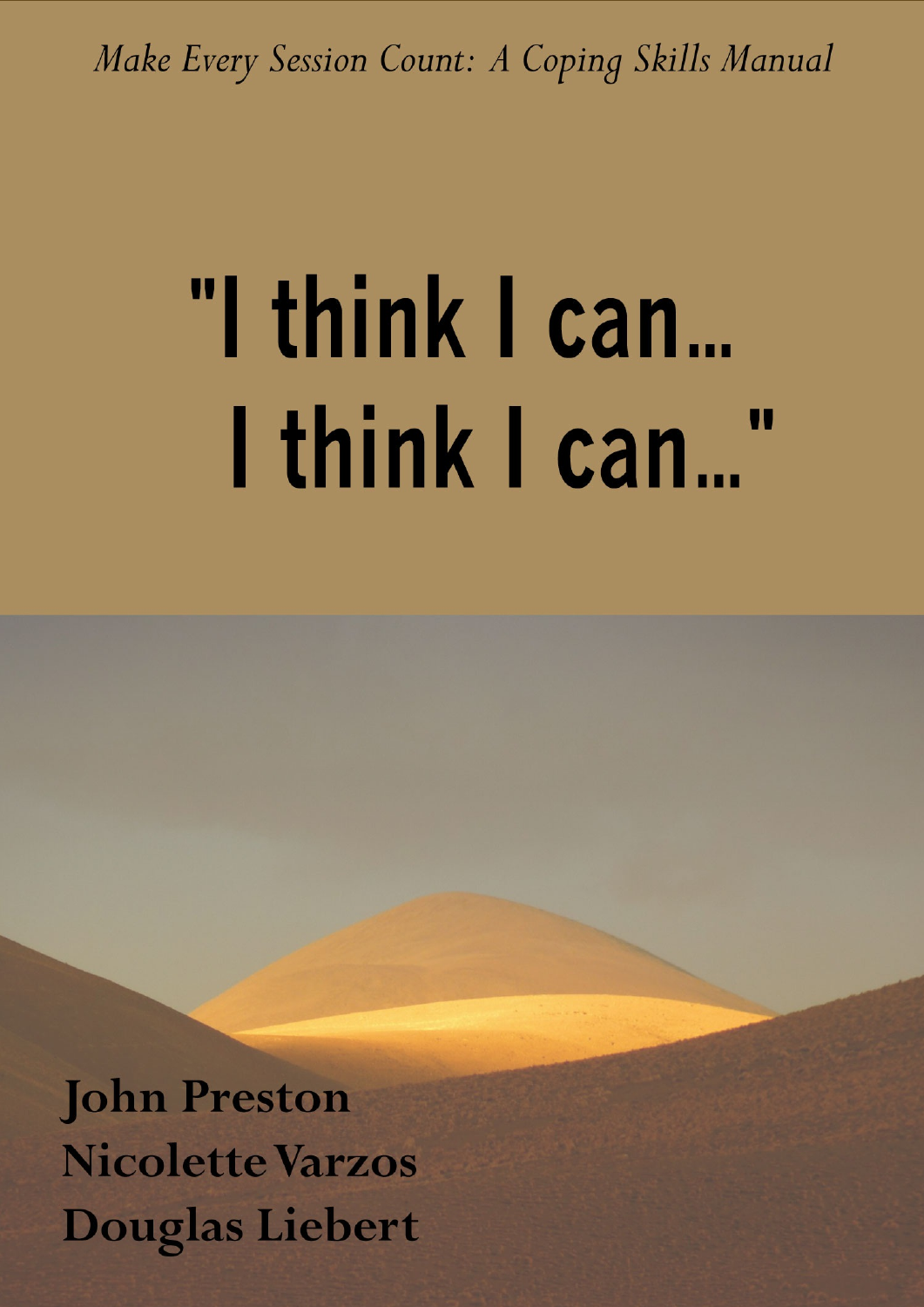## **"I think I can…I think I can…"**

**John Preston, Nikki Varzos, and Doug Liebert**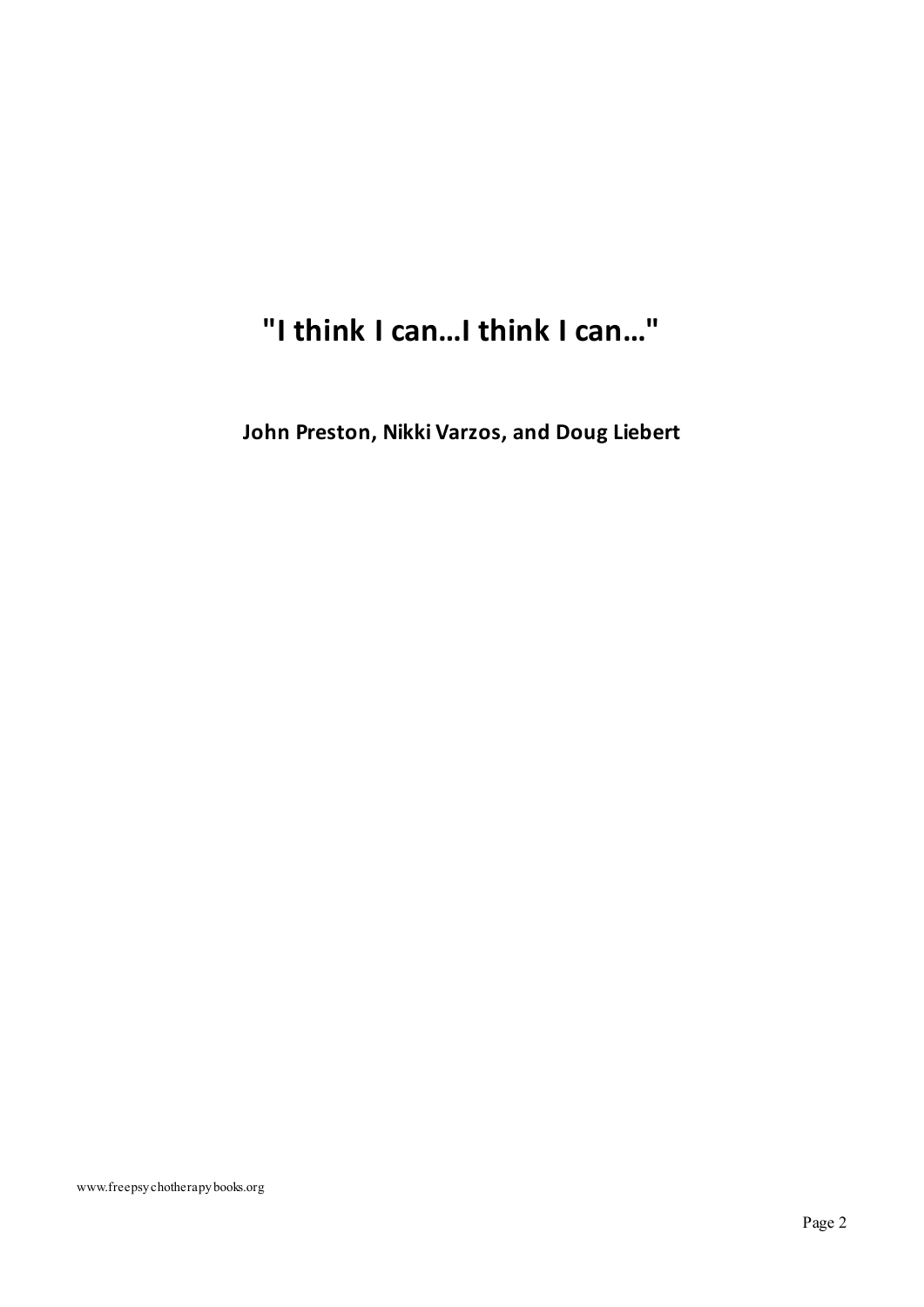#### e-Book 2016 International Psychotherapy Institute

From *Make Every Session Count* by John Preston, Nikki Varzos, and Doug Liebert

Copyright © 2000 by John Preston, Nikki Varzos, and Doug Liebert

All Rights Reserved

Created in the United States of America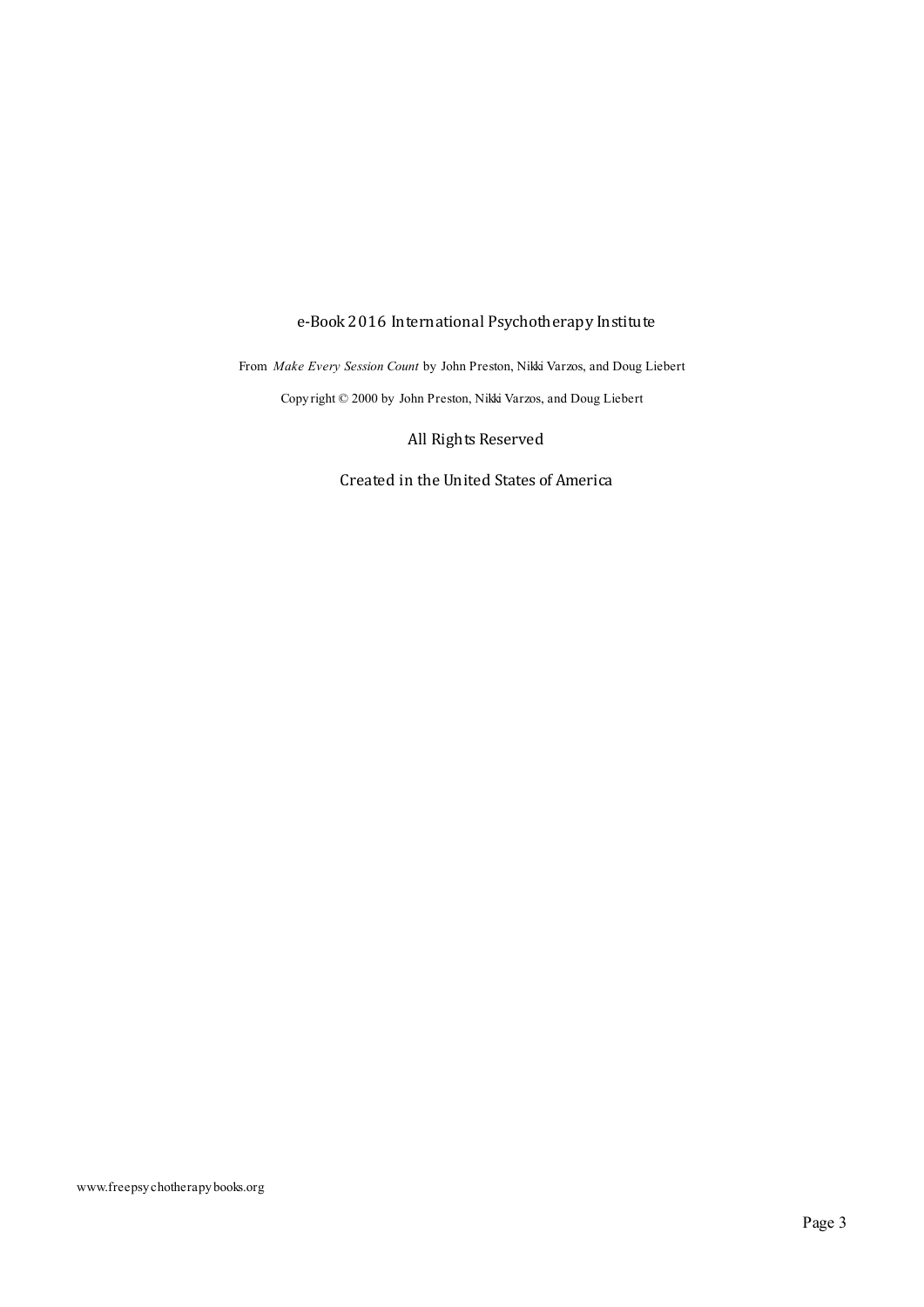#### **Table of Contents**

"I think I can…I think I [can…"](#page-4-0)

How You Think Makes a [Difference](#page-4-1)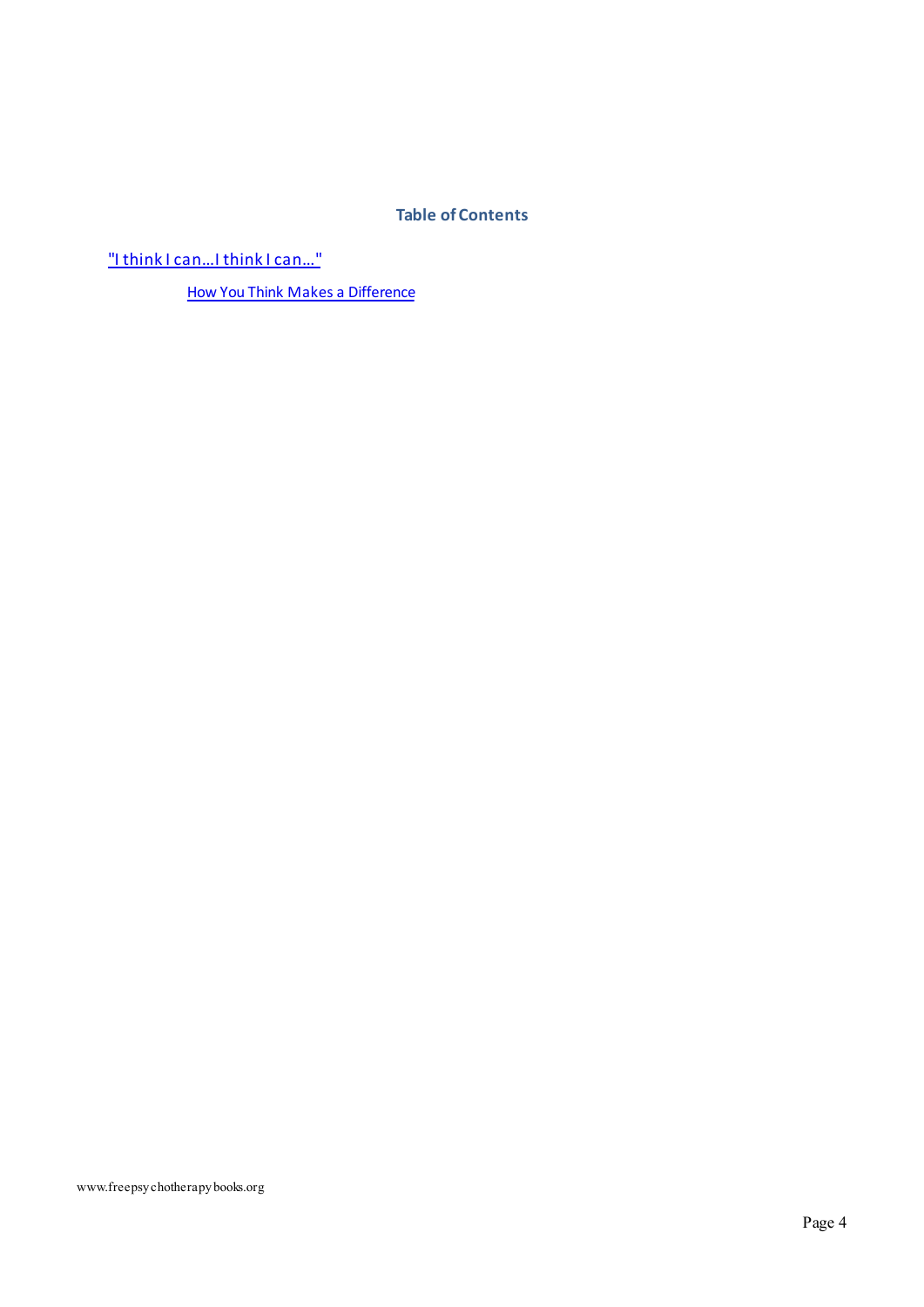### **"I think I can…I think I can…"**

<span id="page-4-0"></span>"I WANT TO GO back to school so I can get a better paying job. But my youngest is having problems; his *grades are dropping and his attitude is getting worse and worse. His father is no help at all!"*

Stephanie is a single mom with two teenage boys, working at a dead-end job that barely lets her pay the bills.

"I don't have medical coverage and can't afford a therapist for us. What am I supposed to do?! I could quit my job and get on welfare, then at least I'd have some medical care. But I don't want to do that. I want to go to *school, butthen I'd have even less time with the boys and they really need me now."*

We're going to let you choose Stephanie's next line. Does she say, *"I can't cope. I feel helpless…stuck, I* can't deal with all this!" Or, "Things are really tough right now, but I've been through worse. This is going to *be hard, butI can handle it"*?

Stephanie is, as the saying goes, "between a rock and a hard place." She knows she is facing a difficult time. However, if she *believes*, she can cope, she may be distressed, but not overwhelmed—she'll feel more or less confident that she can manage.

On the other hand, if Stephanie begins to *think and believe*, "I can't cope," she'll feel more and more stress. Have her coping skills actually diminished? No. But her self-confidence is lessened if she doesn't believe she's able to handle the situation. Feelings of helplessness always increase distress.

#### **How You Think Makes aDifference**

<span id="page-4-1"></span>We interpret our world through our *thoughts*, our *beliefs*, our *perceptions*, and our *attitudes*. By becoming aware of how your thoughts and attitudes influence your feelings, you can gain more control over your feelings—and your life.

Thoughts and attitudes are not mystical experiences. They naturally occur in our heads all the time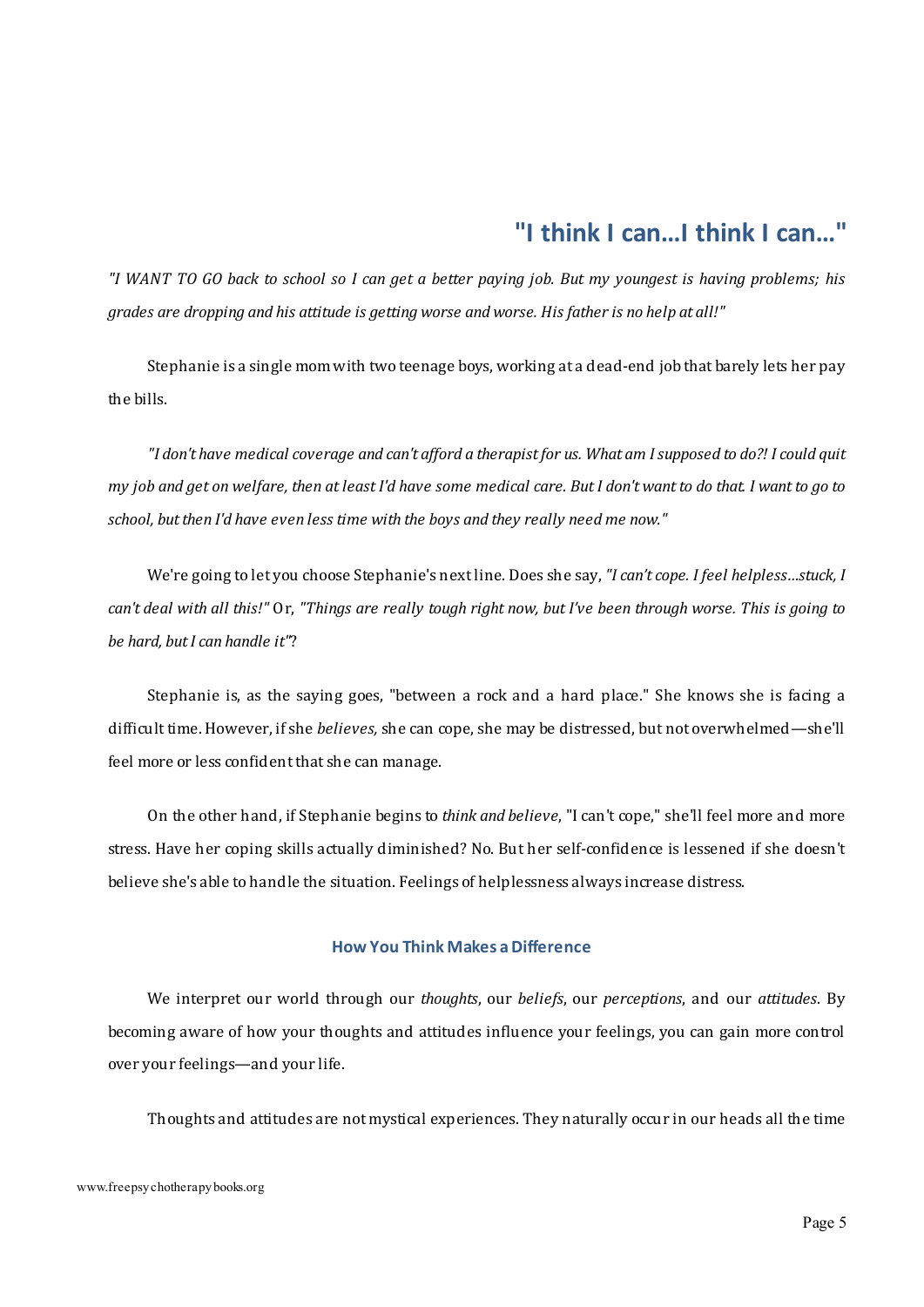—we're constantly "talking to myself," sometimes out loud, but more often silently. As we discussed before your "self-talk" includes your observations of the world, conclusions, predictions, and problem solving. It happens *automatically*. And that self-talk can actually create or intensify positive or negative *feelings* (sadness, self-doubt, depression, anxiety, fear, anger,pain, discomfort, uncertainty…).

When you're faced with serious stressors or traumatic events, your self-talk is likely to become more negative ("I can't cope…Everything I do is wrong"), leading to low self-esteem and lack of confidence.

Your life—and the progress of your brief therapy—will improve if you begin to turn your self-talk around. You can do that bypaying attention to it, then taking action steps to change it.

#### **Listen to Yourself**

In order to get a handle on this thinking-feeling-action process, you'll need to startpaying attention to what you are feeling and thinking. For example, you'll notice change in your moods and feelings during therapy sessions. Your therapist will help by asking questions about how you're feeling, and what you think or believe about an event or person or life circumstance. The goal will be to spot unrealistic, negative, or pessimistic thinking when it occurs.

As you begin to notice and recognize your thoughts and feelings you may actually find your feelings getting stronger. That's because for the first time in a long time you may actually be allowing yourself to feel them. Don't panic, it's normal!

#### **How to Turn Your Negative Thinking Around**

Please keep in mind that you don't have to change your whole personality to have an impact on negative thinking. All you have to do is a simple three-step process. Ittakes just a minute. Step one: Notice negative, automatic thoughts the moment they occur. Ask yourself, "I'm feeling upset right now…What's going through my mind? What am I thinking?" Step two: Ask yourself, "Are my thoughts at this moment 100 percent accurate and realistic?" Step three: Replace negative and/or unrealistic thoughts with thoughts that are more accurate. In the next few pages we'll elaborate on this simple process. Let's start by looking at an example.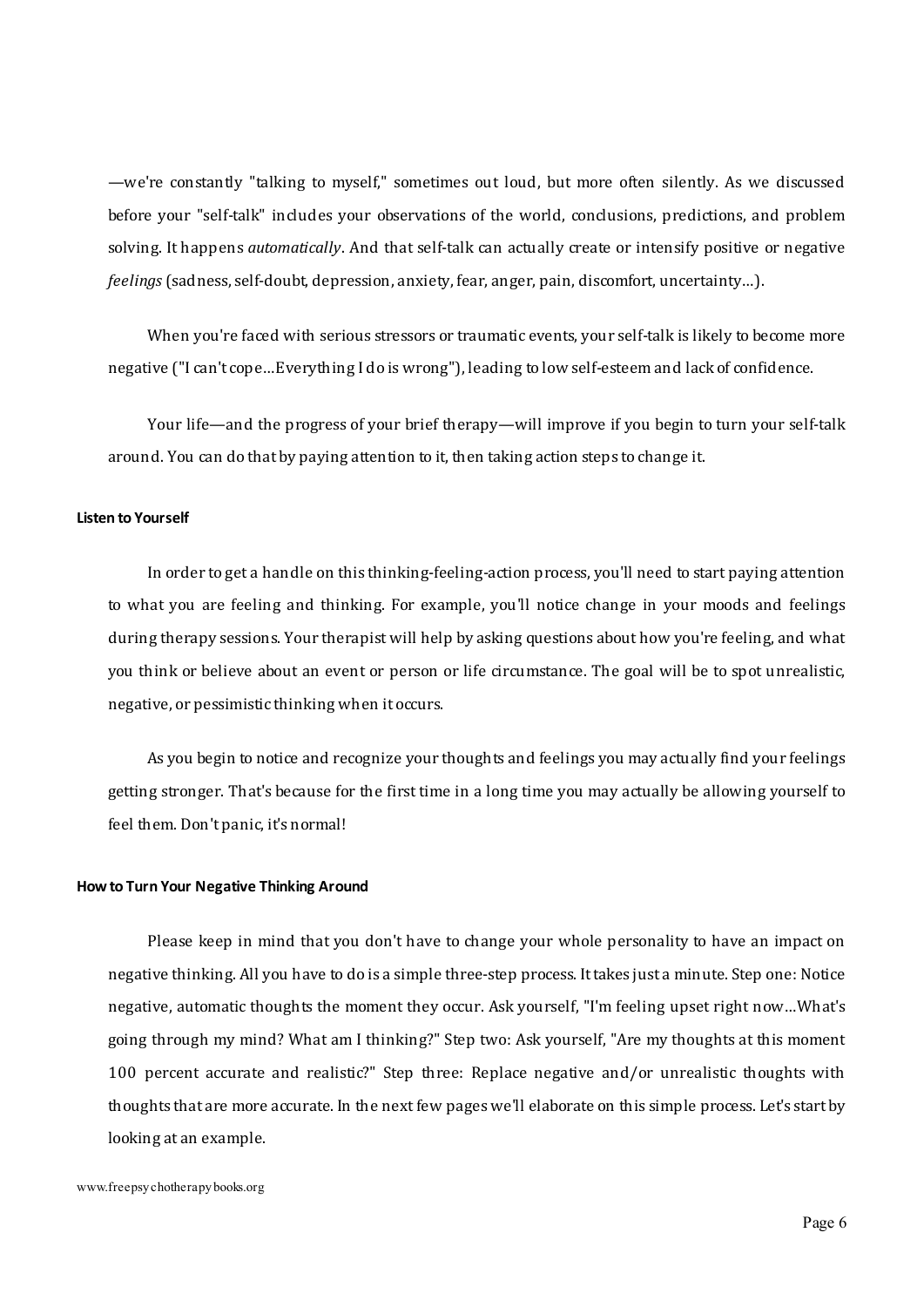Your life—and the progress of your brief therapy—will improve if you can begin to turn your self-talk around.

Imagine you are asked to give a twenty-minute presentation at work before a group of fifty people. You seriously dislike speaking in public; in fact, it terrifies you. If you are like a lot of people, you may begin thinking, moments before you talk, "Oh my God, look at all those people, I'm going to blow it! I'm going to start to shake, my voice is going to crack, and I'll forget my speech. I'll humiliate myself and they're going to think I'm stupid!" These all-too-common thoughts are good examples of the sort of selftalk thatfocuses largely on negative outcomes. Such pessimism can scare you and increase the intensity of your experience to disaster, anxiety, and self-doubt.

If you were to think instead, "Oh my God, look at all those people. Now settle down. Sure I'm feeling anxious. Lots of people don't like public speaking and it's normal to be a little on edge about this, but I need to encourage and support myself. I'm going to give it my best. I may not win an Academy Award, but I'll get through this." Or, "I don't like this kind of stuff, but I'll survive. It may not be pleasant, but it won't kill me."

By replacing the negative thoughts with realistic, appropriate, and supportive beliefs, you admit to your unpleasant feelings while giving yourself support. In doing so, you are also stemming the tide of negative thoughts. The last thing that you need to doprior to getting up to give a talk is to scare yourself! The stress will not be completely avoided, but the outcome will be quite different. Your silent but potent inner voice can have a tremendous effect on the amount of stress you experience and your feelings of self-confidence.

#### **Challenge Your Thinking**

You're saying,"Okay. I can do that, but be more specific." Fair enough.

In this section, we've identified several common obstacles to healthy thinking and some specific ways to challenge them. You can interrupt negative thinking if you'll stop and ask yourself a question that examines your thoughts. Look inside yourself and bring your thoughts into conscious awareness. Use your realistic thinking to make positive thoughts and changes. The idea is to *identify* how your thoughts are upsetting you, then to *challenge* any faulty thinking and replace it with a healthier outlook. How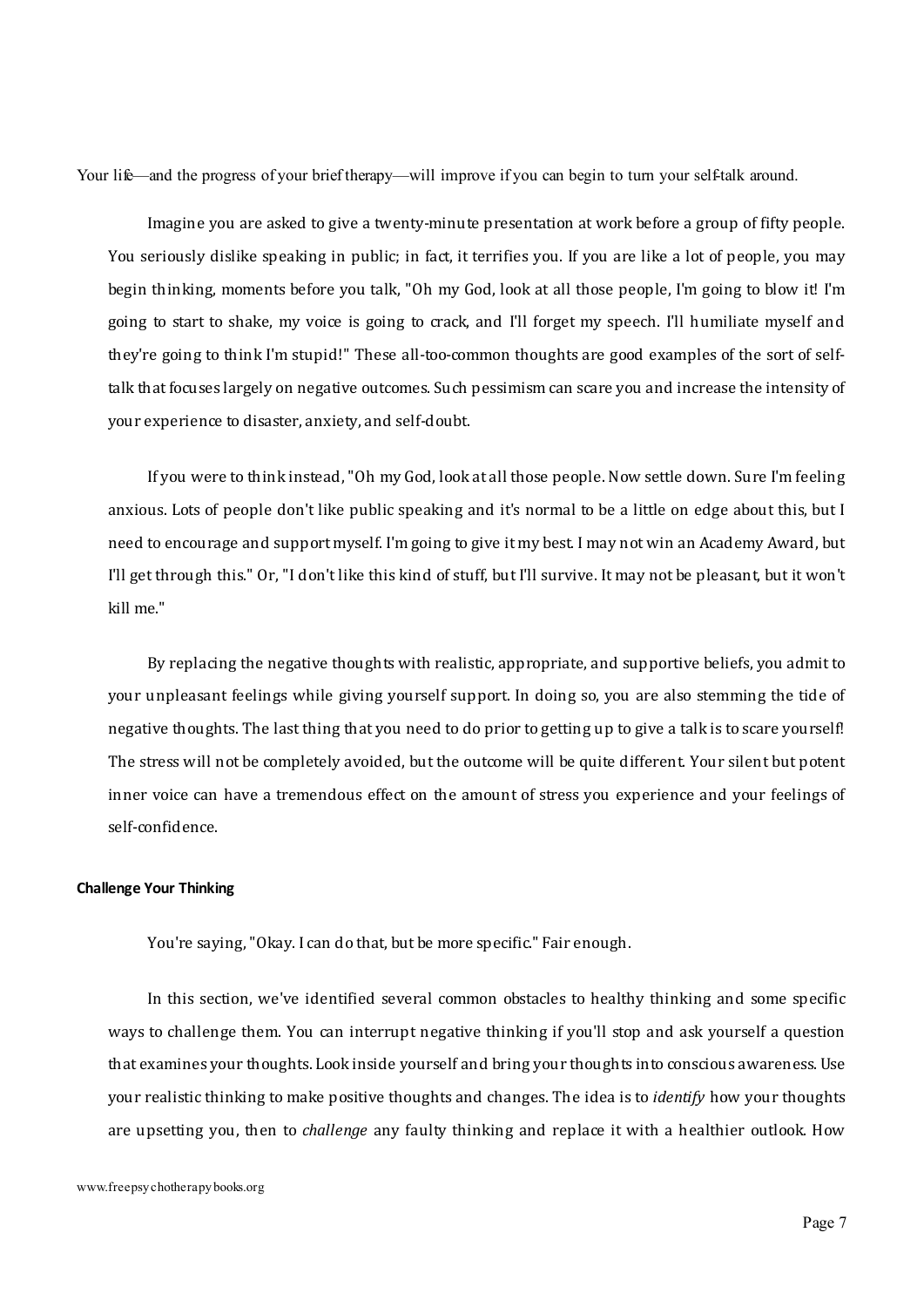many of these are part of your style?

- *Jumping to conclusions* ("I just know she thinks I'm a jerk," "I know I'm blowing this job interview…the interviewer looks bored to tears"). How can anyone know with certainty what others are thinking or feeling? No one can read another person's mind. Jumping to negative conclusions always increases distress. In such situations, it's helpful to ask yourself, "What do I really know about this situation?"
- *Predicting the worst possible outcome* ("This is going to be horrible! "I'll never get over it"). Remind yourself that you can't tell the future. Then ask yourself, "Where is the evidence that this terrible catastrophe is about to happen? What makes me think that this absolutely will happen?"
- *All-or-nothing thinking* ("I can't do anything right!"). Challenge directly with "Is that absolutely true? I can't do *anything* right?", then list a few things you've done correctly. Focus on the specific problem or mistake and acknowledge it.
- *Seeing the worst* (and ignoring the positive things). Remind yourself, "I need to look at the whole picture,including the good things, notjust the things that go wrong." This is *not* a "just think positive" approach. We believe that such a sugar-coated view of things is not helpful or realistic. What we suggest is developing a reality-based and balanced perspective, considering both positive and negative realities.

This is *not* a "just think positive" approach. We believe that such a sugar-coated view of things is not helpful or realistic. What we suggest is developing a reality-based and balanced perspective, considering both positive and negative realities.

- *Labeling* ("I'm an idiot"). You're not, or you wouldn't have come this far on your own. Like everybody else, you've done some dumb things in your life, and you will again. But "idiot" is a term with precise meaning (look it up). If you really were, you wouldn't be reading this book. Keep in mind that you are a person who makes human mistakes and is capable of human successes as well.
- *Self-blame* ("It's all my fault"). Under stress it's common to fall into excessive self-blame. But assuming 100 percent of the fault is probably not realistic and serves mainly to increase feelings of self-hatred and low self-esteem.
- *The "shoulds"* (believing firmly that you or others *should* or *must* act only a certain way). Tell yourself that many things happen that are not pleasant, but this doesn't mean that they "should" or "shouldn't" be. It may be helpful and lesspainful to rephrase your thoughts in terms of what you want (Instead of "She should know how I feel," say to yourself, "I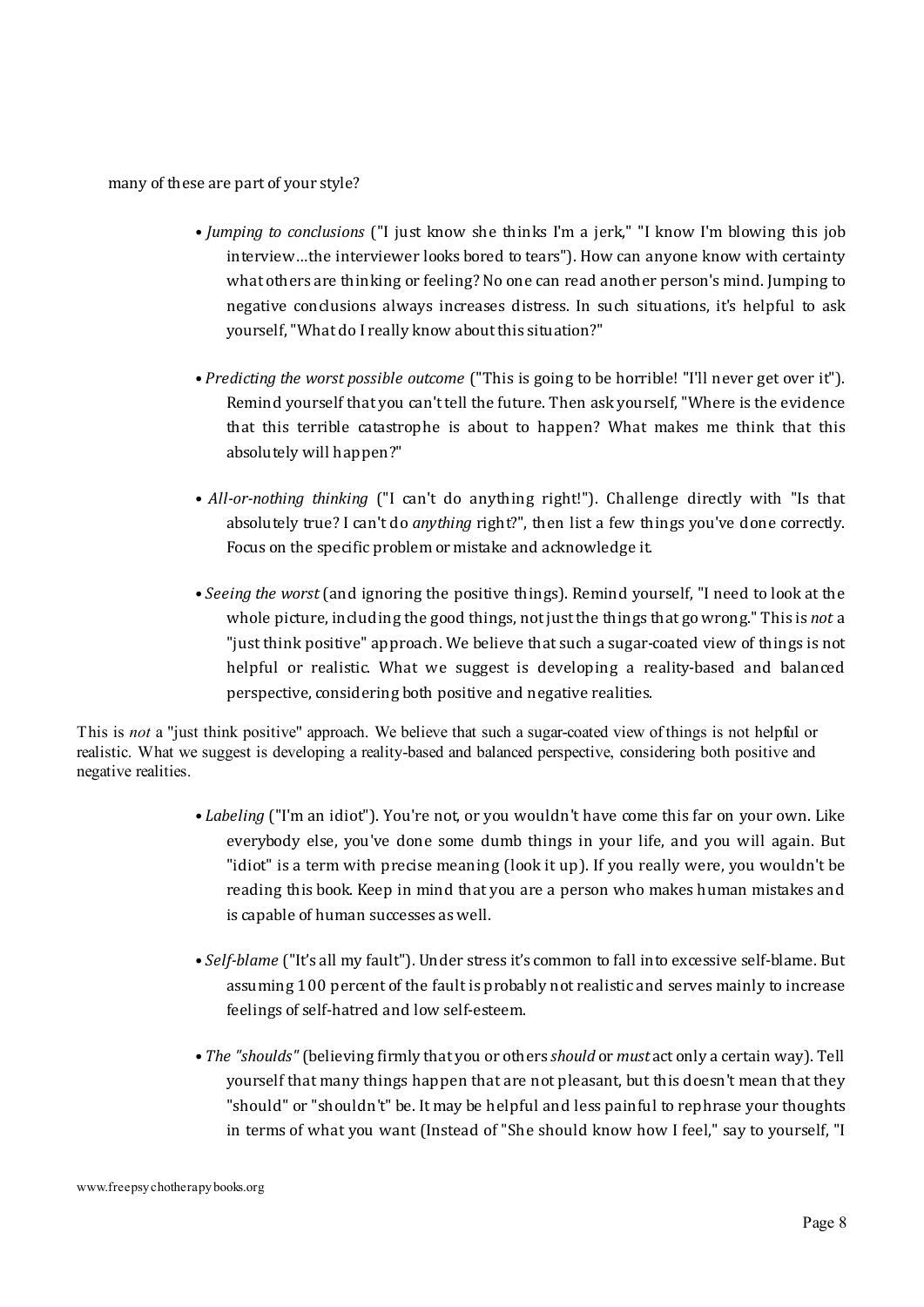want her to understand, but she can't read my mind." Or rephrase as "This shouldn't be happening," "Itis happening and I don'tlike it")

- The "shoulds" are an especially powerful negative thought pattern. When you think with shoulds you view yourself as a victim. Feelings of powerlessness and helplessness increase. Thinking with the shoulds is a way of strongly insisting that things must be a certain way. Thinking these thoughts never changes the reality—it only makes you feel worse.
- An effective assault on the shoulds is to say to yourself, "Now wait a minute. It's not a matter of should or shouldn't. My wife justleft me and it really hurts. I don'tlike it one little bit!" By doing so, you are honestly stating how you feel and have become more accepting of yourself as being in pain. (Ideas in this section draw on the work of Dr. David Burns 1980.)

#### **Tools to Build Coping Skills and Self-Confidence**

Self-confidence is basically the ability to trust in your coping resources. Remember that when selfconfidence begins to sink, you may forget that you functioned successfully in the past. You may tend to focus on your failures. Instead, you might think, "I need to remember that I'm strong and have handled problems in the past. I need to believe in myself. It'll be hard at first but I can do it."

The trick is not to try to fool yourself into believing that there are no risks or pain, or that you are completely without fault. Your goal is to acknowledge, accept, and gain perspective. Be more selfaccepting, not self-critical. Recognize that your thoughts are contributing to your anxiety or depression. You're hurting yourself and you need to stop the negative thoughts. Actively replace your thoughts with positive coping statements (see list *Positive Self-Statements to Help You Cope* for some samples which may fit you). Your self-confidence will begin to return.

Begin to challenge your thinking frequently. As soon as you notice an unpleasant feeling, reel it in; take a moment, write down your thoughts along with a more realistic response. (Jotting these thoughts down on paper is an especially effective way to become clear about how you are thinking, and to then gain a realisticperspective.) If you cannot do it on the spot, do it later in the day, taking a few minutes to go back over the events of the day and your thoughts. It takes a bit of time and effort to write things down, but the effects will be better if you bring your thoughts to awareness.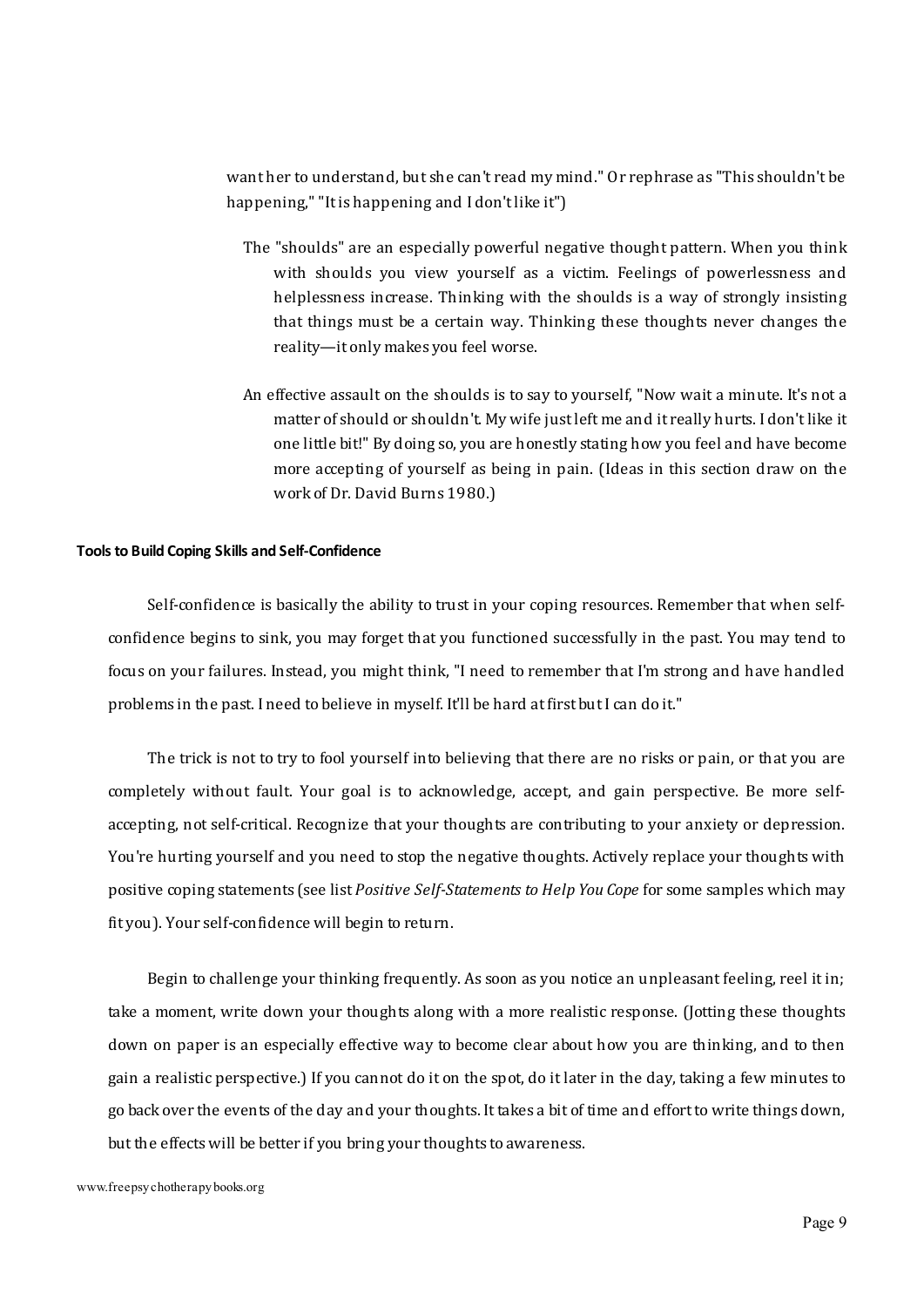The strategies we've mentioned in this chapter actively interfere with negative thinking and can be helpful in restoring you self-confidence to deal with the demands of life. These techniques are not magical solutions, they are straightforward actions you can take now and can practice between sessions of brief therapy. Don't let their apparent simplicity fool you. These cognitive coping skills have been shown to be some of the most rapid and effective approaches to helping people regain control over unpleasant feelings. As you begin to feel better, you can develop effective decision-making and problemsolving skills that will help you gain an even greater sense of self-mastery.

In the next chapter we'll focus on taking direct action to change stressful events that arise in importantinterpersonal relationships.

#### **Positive Self-Statements to Help You Cope**

- 1. This feeling isn't comfortable or pleasant, but in this moment I can accept it.
- 2. I can be in pain, sad, anxious…and still deal with this situation.
- 3. I can handle it.
- 4. This is not an emergency. It's okay to think slowly about what's happening and how I feel.
- 5. This is not the worst thing that could happen.
- 6. This will pass.
- 7. I don't have to letthis getto me; I'll ride through it.
- 8. I deserve to feel okay.
- 9. I don't have to do it right the first time; I'm not perfect and neither is anybody else.
- 10. I'm having a feeling that I don't like; it won't kill me, it just doesn't feel good.
- 11. These are just thoughts: I can change them.
- 12. I don't have to have all the answers; nobody else does either, though some folks think they do.
- 13. I have the right to change my mind about what I think about any given situation.